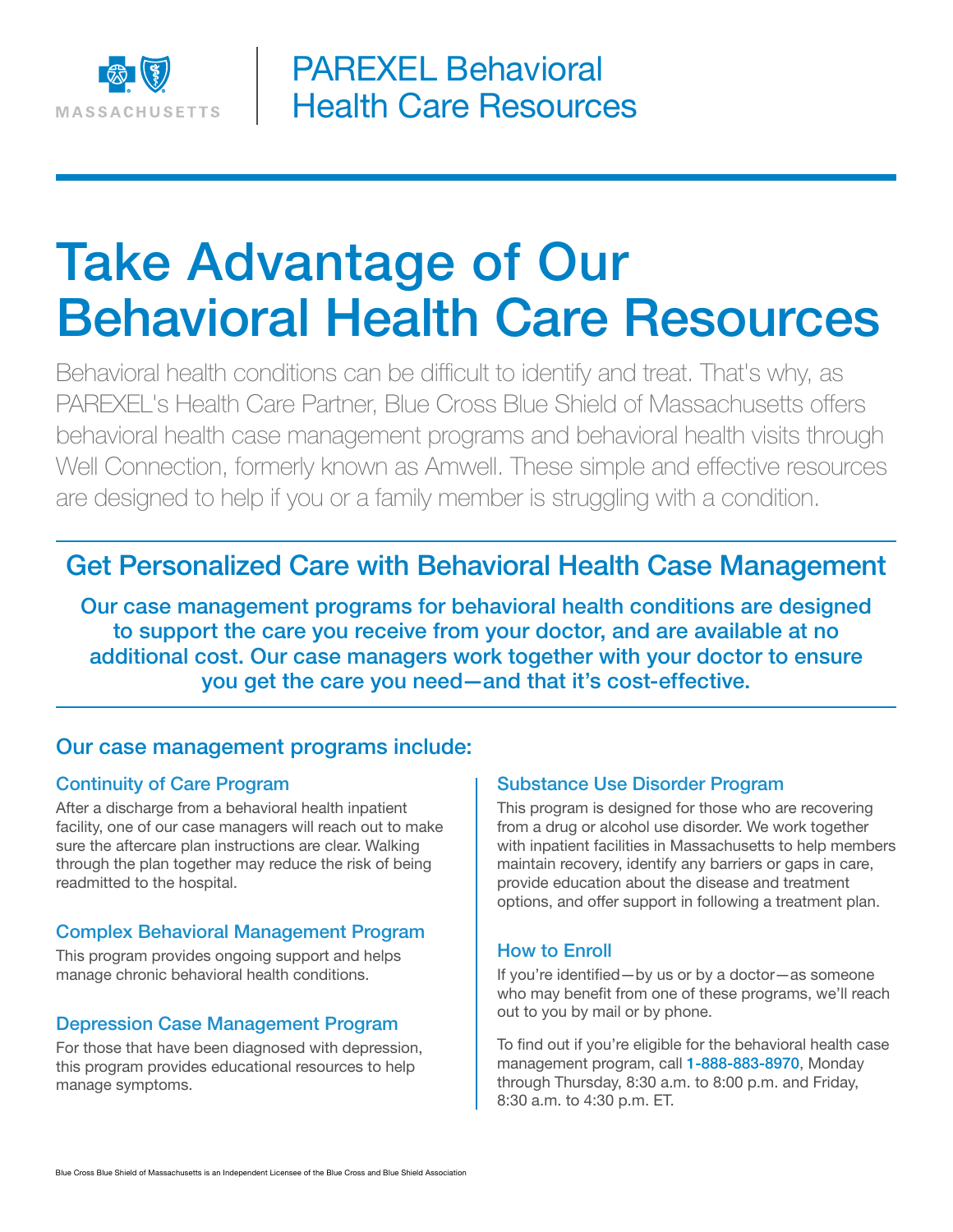#### 1. Source: American Well. AmWell TeleHealth Report, February 2018. Patient Satisfaction Survey Data, compiled December 2 017-February 2018.

# Use Well Connection Anytime, Anywhere

Our Amwell Service has changed to Well Connection. Well Connection lets you see licensed doctors and providers using live video visits on your smartphone, tablet, or computer. You can schedule appointments and see behavioral health professionals anywhere in the United States, whether at home, at work, or on vacation. It's a simple, convenient way to get care.

#### You can use Well Connection for:

- Depression
- Anxiety
- Sleep disorders
- Substance use disorders
- Trauma
- Child behavior
- Bereavement
- Couples therapy
- Stress
- Divorce

#### How It Works

- 1. Download the app, or visit wellconnection.com
- 2. Create an account or log in
- 3. Select Behavioral Health
- 4. Schedule an appointment

Once you've set up an appointment, simply log in to Well Connection before the scheduled time to start the visit.

## Real Doctors. Real Doctor Visits.

Well Connection doctors are rated 4.8 out of 5 stars by our members<sup>1</sup> and average 15 years of experience.



## Additional Resources

Whether you need to find a therapist or just have questions about your health, take advantage of these additional resources.

#### Find a Doctor

You can use our Find a Doctor & Estimate Costs tool to search for behavioral health professionals by name, specialty, or location. You can even search for providers who offer video visit services. Follow these simple steps:

- 1. Go to bluecrossma.com/findadoctor and log in
- 2. Select Medical Care, and then Behavioral Health
- 3. Choose the type of care you want to search for

#### Blue Care® Line

If you have questions about your health, you can talk to a professionally trained, registered nurse 24 hours a day, 7 days a week. The Blue Care Line is a quick way to get your questions answered and find out your options for getting care.

#### ahealthyme®´

You can visit ahealthyme for behavioral health articles, risk assessments, and support. Read about the latest behavioral health news or get information on common conditions by going to ahealthyme.com, and then selecting Behavioral Health in the drop-down menu under Health Centers.

#### ComPsych®´´ GuidanceResources®´´ Online

This service, available through PAREXEL's Employee Assistance Program, allows you to have six face-toface meetings with a behavioral health professional at no additional cost. For more information, go to guidanceresources.com (Password: PXLEAP) or call 1-888-327-4235 or TDD: 1-800-697-0353.